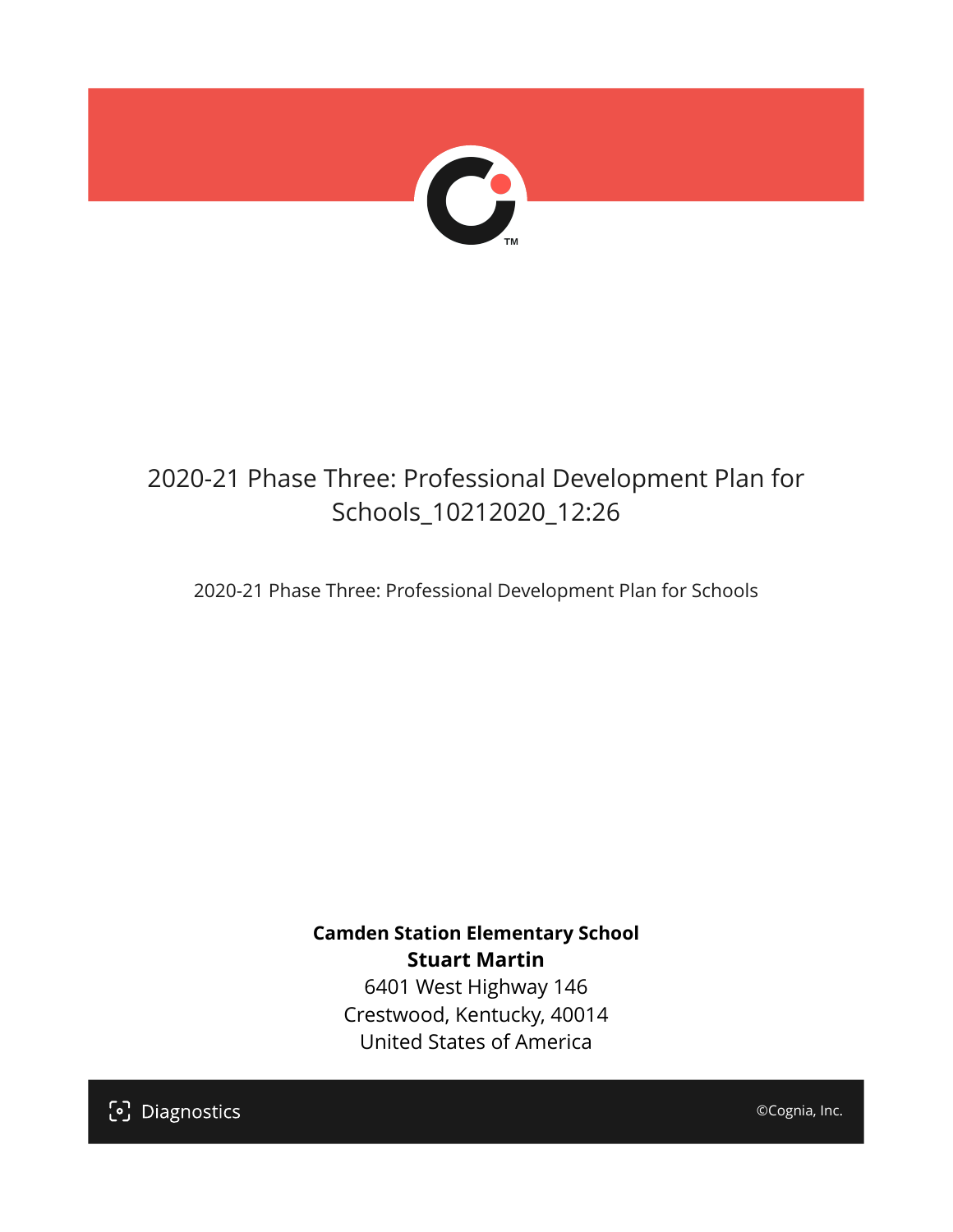2020-21 Phase Three: Professional Development Plan for Schools - 2020-21 Phase Three: Professional Development Plan for

Schools\_10212020\_12:26 - Generated on 01/12/2021

Camden Station Elementary School

## **Table of Contents**

[2020-21 Phase Three: Professional Development Plan for Schools](#page-2-0)[3](#page-2-0)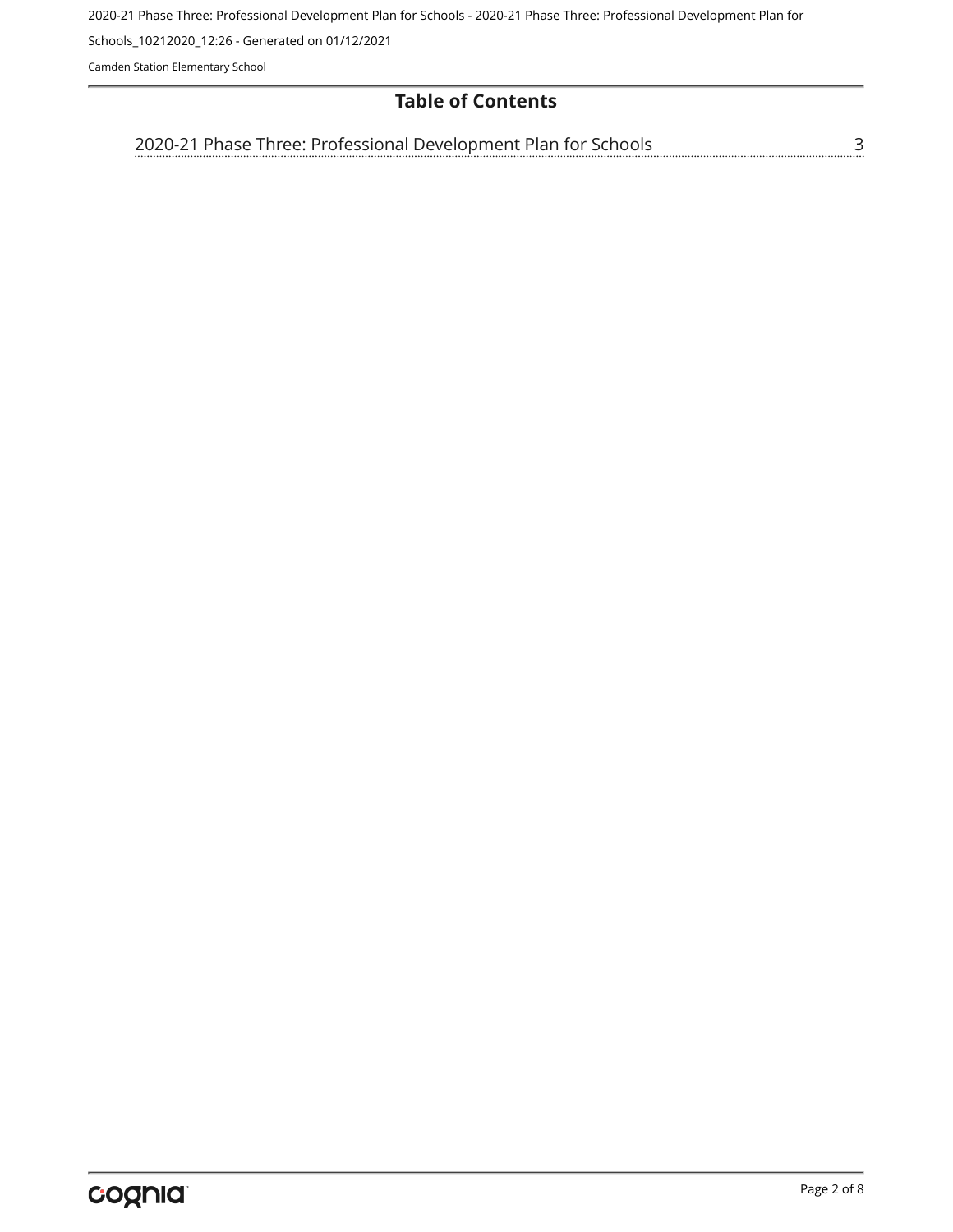2020-21 Phase Three: Professional Development Plan for Schools - 2020-21 Phase Three: Professional Development Plan for Schools\_10212020\_12:26 - Generated on 01/12/2021 Camden Station Elementary School

## <span id="page-2-0"></span>**2020-21 Phase Three: Professional Development Plan for Schools**

The purpose of this diagnostic is to support the school in designing and implementing a professional development plan that aligns to the goals established in KRS 158.6451 and the local needs assessment. The basis of the professional development plan aligns to [704 KAR 3:035,](https://apps.legislature.ky.gov/Law/kar/704/003/035.pdf) which states the following:

Annual Professional Development Plan:

Section 2. Each local school and district shall develop a process to design a professional development plan that meets the goals established in KRS 158.6451 and in the local needs assessment. A school professional development plan shall be incorporated into the school improvement plan and shall be made public prior to the implementation of the plan. The local district professional development plan shall be incorporated into the district improvement plan and posted to the local district Web site prior to the implementation of the plan.

Section 3. Each school and local district professional development plan shall contain the following elements:

1. A clear statement of the school or district mission

2. Evidence of representation of all persons affected by the professional development plan

3. A needs assessment analysis

4. Professional development objectives that are focused on the school or district mission, derived from the needs assessment, and specify changes in educator practice needed to improve student achievement; and

5. A process for evaluating impact on student learning and improving professional learning, using evaluation results

1. What is the school's mission?

Through research-based instruction, students will become effective communicators and critical thinkers, who have a solid foundation in leadership, literacy and technology, and can work creatively in both independent and collaborative situations.

2. The needs assessment provides the framework for **all** schools to clearly identify their most critical areas for improvement that will be addressed in the planning process through the development of goals, objectives, strategies and activities.

Based on the most critical areas for improvement identified in the completed needs assessment per [703 KAR 5:225](https://apps.legislature.ky.gov/law/kar/703/005/225.pdf) (3), what are the school's **top two priorities** for professional development that support continuous improvement?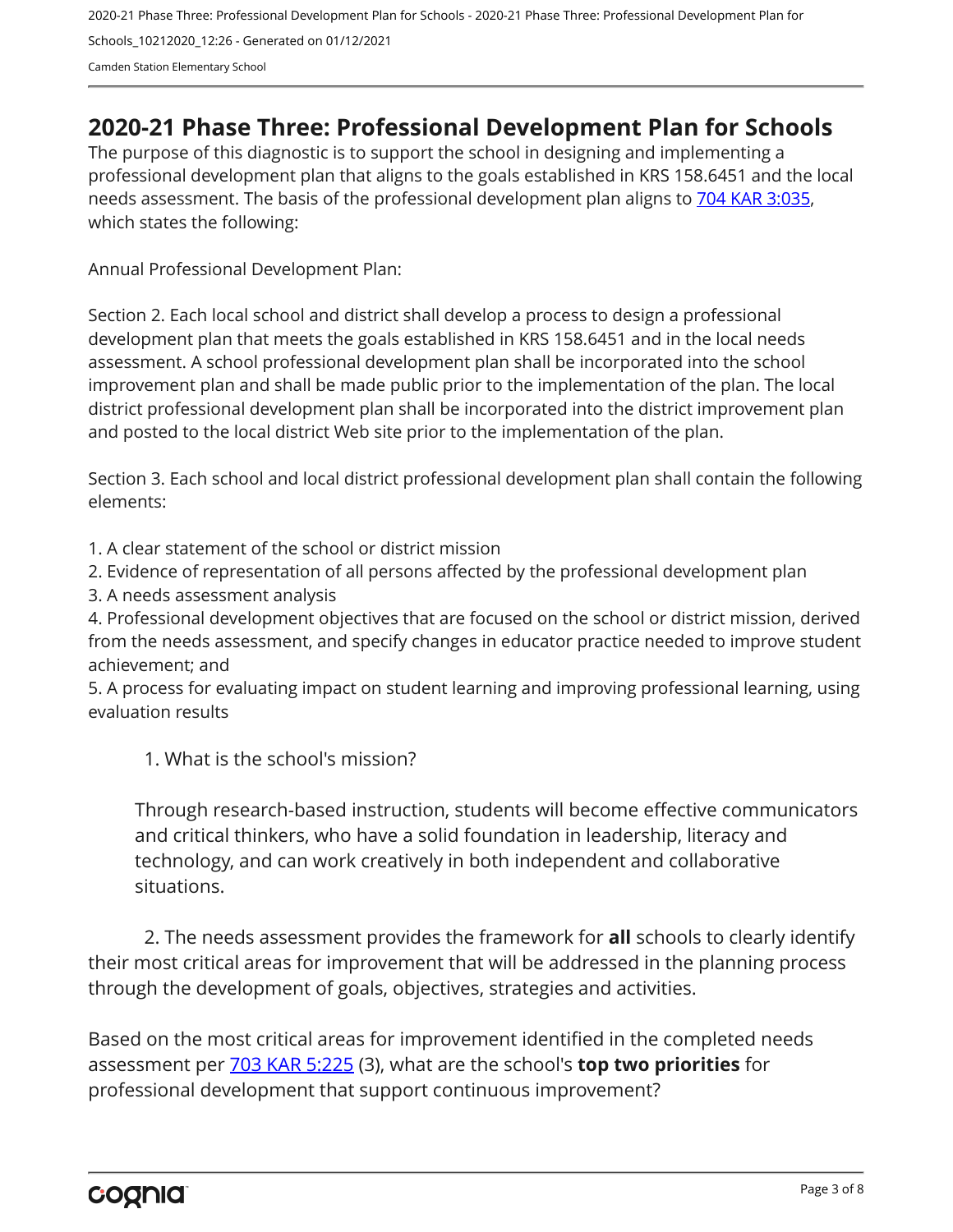Camden Station Elementary School

a. Planning for Educational Recovery: Teachers will review and consolidate standards using educational recovery recommendations (both researched and from the state) with identified best practices that match the needs of our incoming students. Teachers will modify curriculum frameworks to be used in the 20-21 academic year. b. Lucy Calkins Reading Units of Study for Teaching Reading: We will increase the percentage of students who are proficient/distinguished in reading through the school-wide implementation of Lucy Calkins Reading Units of Study with fidelity to create consistency and continuity with research-based reading lessons.

3. How do the identified **top two priorities** of professional development relate to school goals?

We have observed a decrease in both projected % of student scoring P/D on Fall MAP as well as an increase in projected % of students scoring N on Fall MAP. This would indicate that there is likely a widening gap that has been caused by NTI as well as the laps in traditional instruction. In order to offset this, professional development focuses on increasing our efficacy with Tier I reading instruction (Lucy Calkins Units of Study) as well as preparing for Educational Recovery.

4a. For the first priority need, what are the specific objectives for the professional development aligned to the school goal(s)? Consider the long and short term changes that need to occur in order to meet the goal.

Teachers will review and consolidate standards using educational recovery recommendations (both researched and from the state) with identified best practices that match the needs of our incoming students. Teachers will modify curriculum frameworks to be used in the 20-21 academic year.

4b. What are the intended results? (student outcomes; educator beliefs, practices, etc.)

Participants will: -Use data to determine whether or not recovery instruction needs to occur prior to the typical Unit One or whether it can be embedded throughout existing units. -Modify curriculum frameworks to be used successfully in the 20-21 academic year.

4c. What will be the indicators of success? Consider the completed actions or markers that need to occur that would indicate the goals and objectives have been achieved.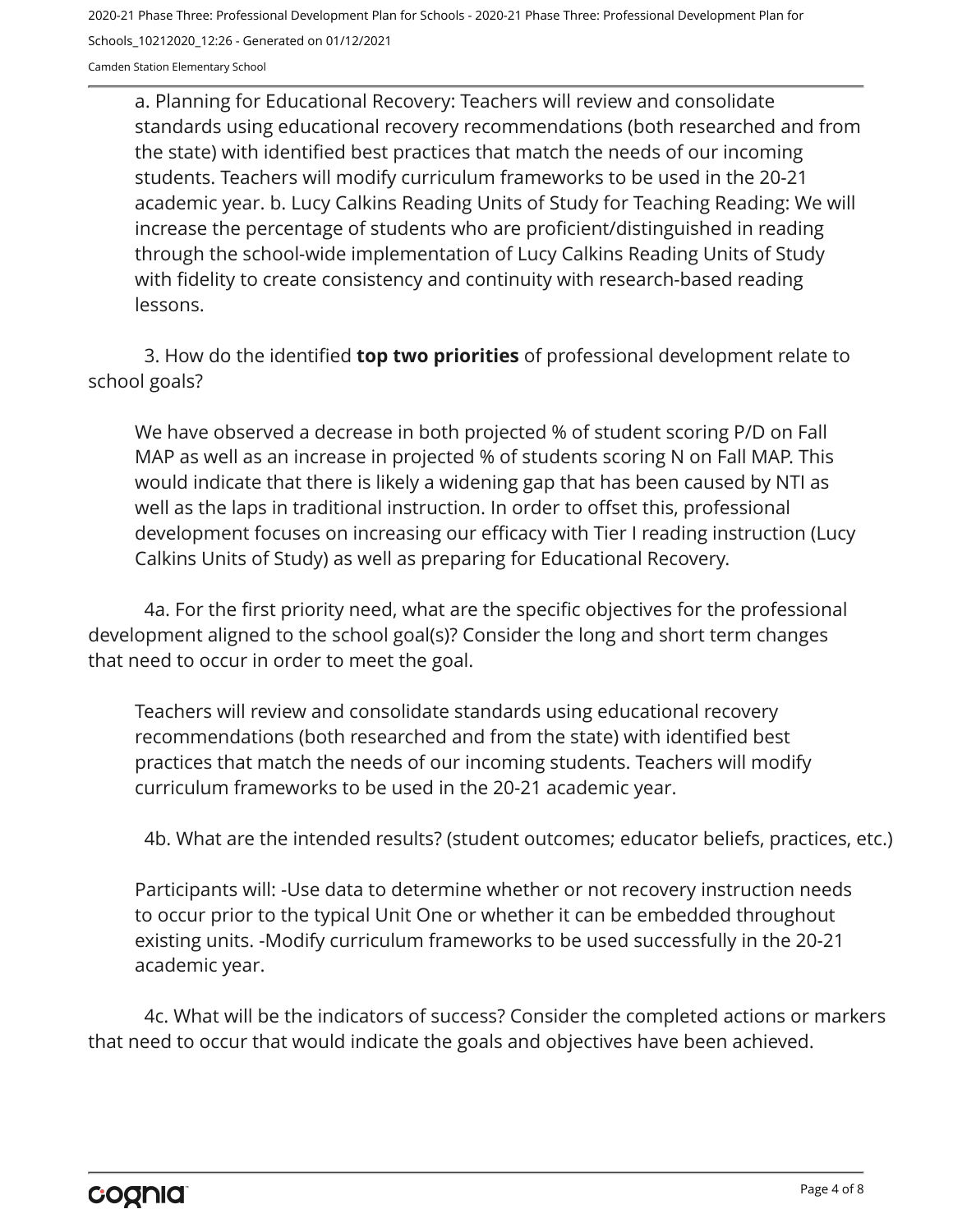Camden Station Elementary School

-Modified curriculum maps for the 2020-21 school year -Modified instructional targets and sequences in instructional plans -Increase in projected % P/D for winter/ spring 2021 MAP data -Decrease in projected % N for winter/spring 2021 MAP data

4d. Who is the targeted audience for the professional development?

All certified teachers

4e. Who is impacted by this component of professional development? (students, teachers, principals, district leaders, etc.)

Teachers and leaders in the building will be impacted by this component of professional development, and in turn so will students.

4f. What resources are needed to support the professional development? (staff, funding, technology, materials, time, etc.)

No funds or resources are needed for this professional development.

4g. What ongoing supports will be provided for professional development implementation? (coaching, professional learning communities, follow up, etc.)

Our literacy coach and intervention coordinator will work with our teams over the course of the year to ensure that they are continually modifying their instructional objectives as a reflection of continued NTI and lapses in traditional instruction.

4h. How will the professional development be monitored for evidence of implementation? Consider data (student work samples, grade-level assessments, classroom observations, etc.) that will be gathered, persons responsible and frequency of data analysis.

-Continually checking on planning sessions, classroom observations, CFA assessments/post assessments, PLC sessions, instructional plans and curriculum map development. Leadership team members will be responsible for monitoring data monthly.

5a. For the second priority need, what are the specific objectives for the professional development aligned to the school goal(s)? Consider the long and short term changes that need to occur in order to meet the goal.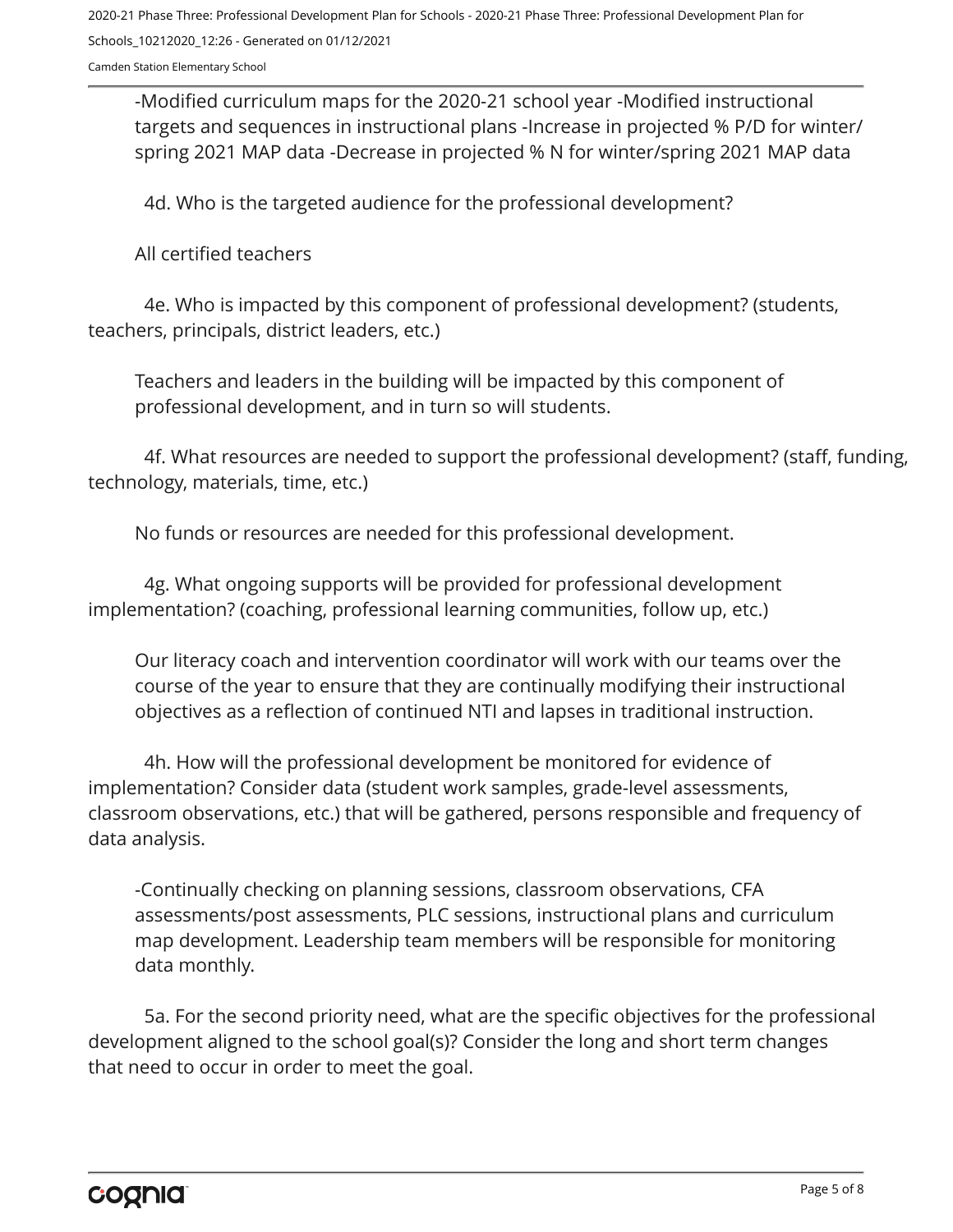Camden Station Elementary School

We will increase the percentage of students who are proficient/distinguished in reading through the school-wide implementation of Lucy Calkins Reading Units of Study with fidelity to create consistency and continuity with research-based reading lessons

5b. What are the intended results? (student outcomes; educator beliefs, practices, etc.)

Participants will: -Gain clarity as to what is essential in literacy with curriculum and instructional practice - Deepen their understanding of the components of balanced literacy and how to utilize those within the workshop approach -Develop an understanding of the units and alignment to KAS.

5c. What will be the indicators of success? Consider the completed actions or markers that need to occur that would indicate the goals and objectives have been achieved.

-Lesson plans reflective of Lucy Calkin's Units of Study -Curriculum maps reflective of Lucy Calkin's Units of Study -Increase in projected % P/D for winter/spring 2021 MAP data -Decrease in projected % N for winter/spring 2021 MAP data

5d. Who is the targeted audience for the professional development?

All certified teachers

5e. Who is impacted by this component of professional development? (students, teachers, principals, district leaders, etc.)

Teachers and leaders in the building will be impacted by this component of professional development, and in turn so will students.

5f. What resources are needed to support the professional development? (staff, funding, technology, materials, time, etc.)

No funds or resources are needed for this professional development.

5g. What ongoing supports will be provided for professional development implementation? (coaching, professional learning communities, follow up, etc.)

Additionally, the literacy coach will work with teachers to ensure they're enacting Tier I reading instruction with fidelity as it's intended.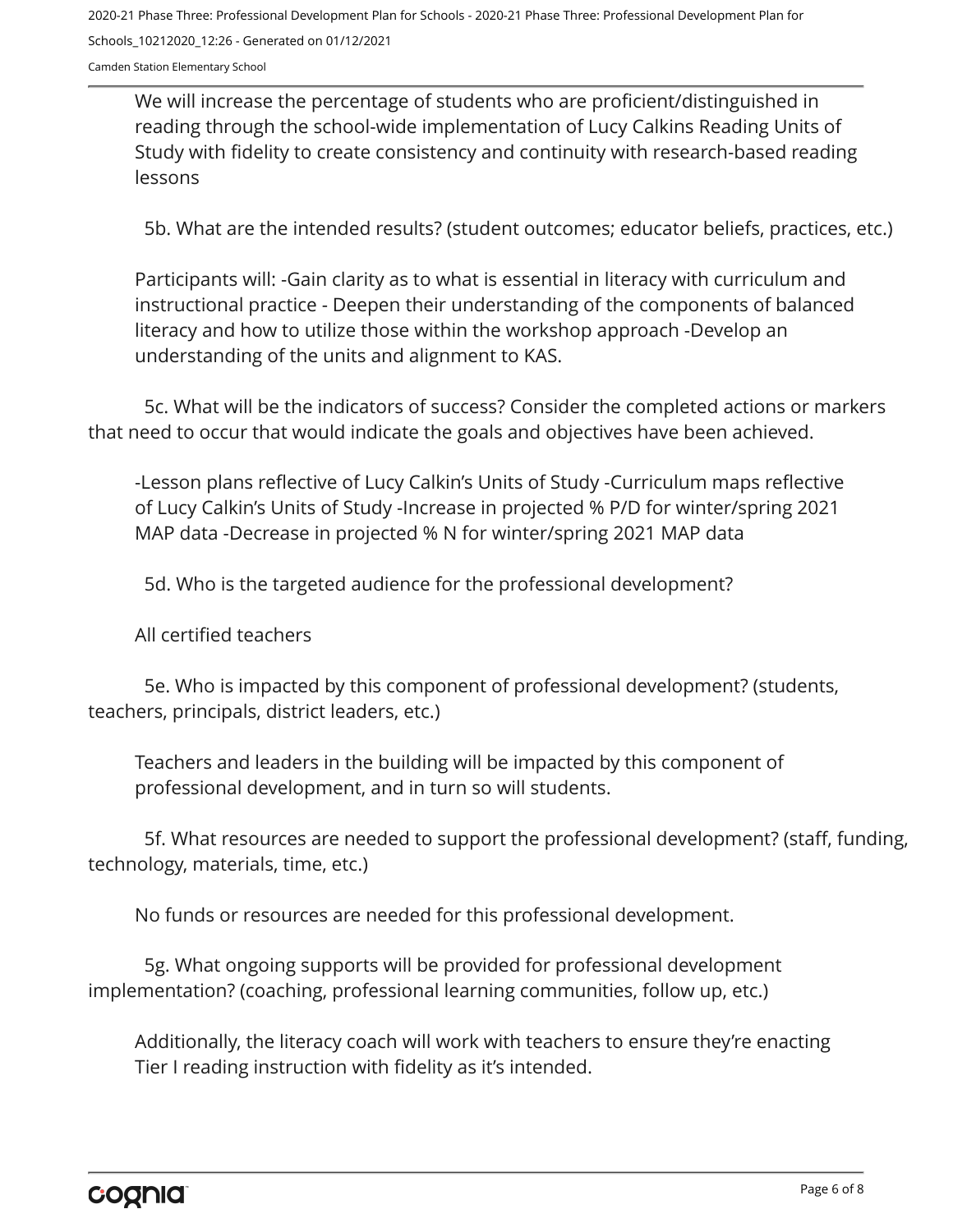Camden Station Elementary School

5h. How will the professional development be monitored for evidence of implementation? Consider data (student work samples, grade-level assessments, classroom observations, etc.) that will be gathered, persons responsible and frequency of data analysis.

-Continually checking on planning sessions, classroom observations, CFA assessments/post assessments, PLC sessions, instructional plans and curriculum map development. Leadership team members will be responsible for monitoring data monthly.

6. Optional Extension: If your school has identified additional professional development priorities that you would like to include, you may upload an attachment with the answers to question 3 and a-h as seen in questions 4 and 5. If you do not wish to include an optional extension, please list N/A in the space provided below.

N/A